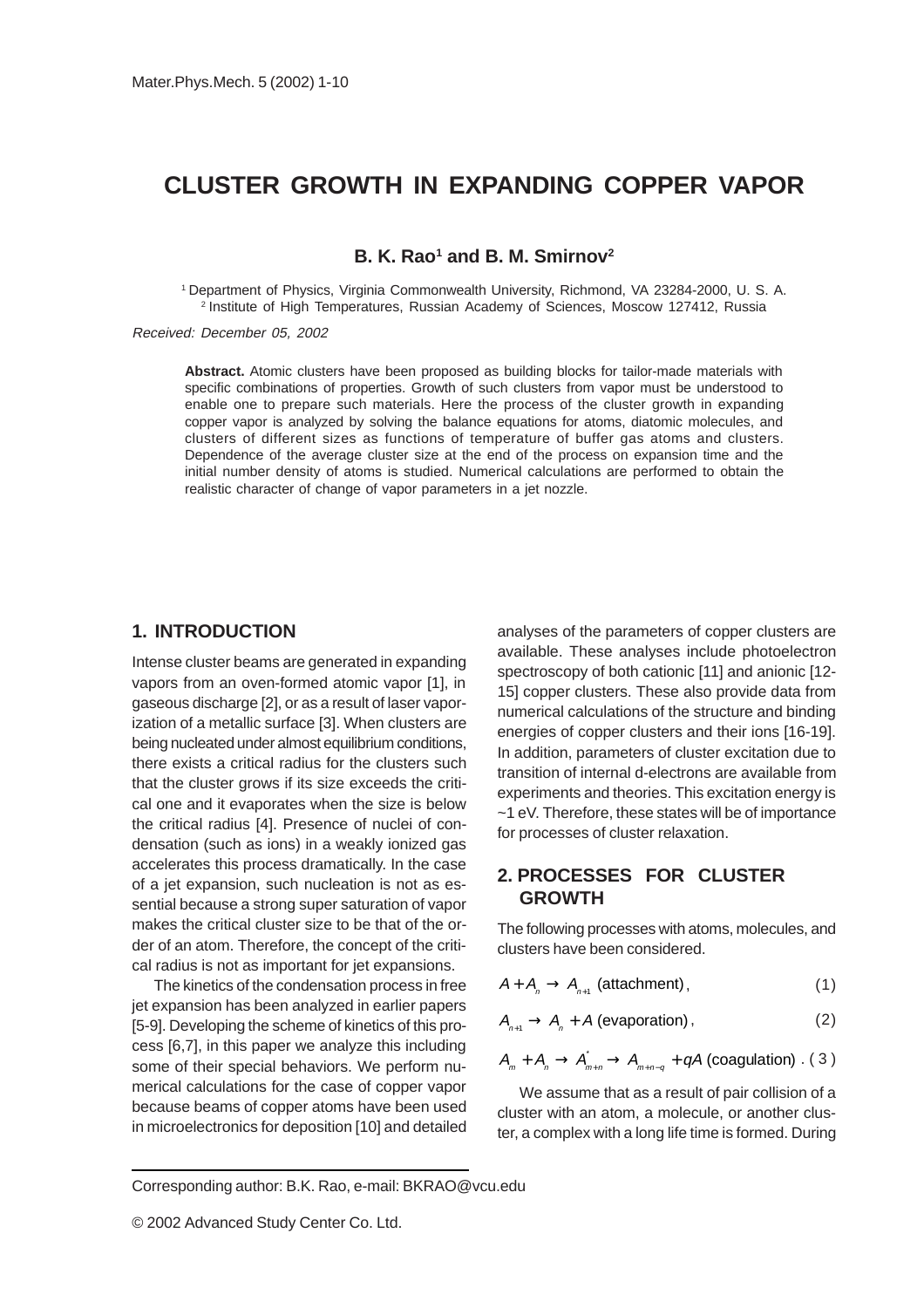its life time, rearrangement in its internal degrees of freedom takes place leading to different resultant products. But during the first stages of cluster growth, when molecules are formed from atoms, three-body processes for the formation of molecules must be taken into consideration. In this case, the following processes are of importance for the evolution of diatomic molecules:

$$
2A + M \rightarrow A_2 + M \text{ (three-body attachment), (4)}
$$

$$
A_2 + M \to 2A + M \text{ (dissociation)},
$$
 (5)

where  $M$  is an atom of a buffer gas. Note that because three-body processes are weaker than pair ones, processes (4) and (5) can delay the cluster growth remarkably [7].

 On the basis of this scheme, the following balance equations are written down with the number density of atoms,  $N_{1}$ , of diatomic molecules,  $N_{2}$ , and of clusters consisting of n atoms,  $N_{n}$ :

$$
\frac{dN_{1}}{dt} = -\frac{N_{1}}{\tau_{ex}} + \sum_{m=3}^{\infty} N_{m}V_{m}
$$

$$
-N_{1}\sum_{m=2}^{\infty} N_{m}K_{1m} + \sum_{m,n} qK_{mn}N_{m}N_{n}
$$

$$
-2KN_{1}^{2}N_{b} + 2K_{dis}N_{b}N_{2}, \qquad (6)
$$

$$
\frac{dN_2}{dt} = -\frac{N_2}{\tau_{ex}} + 2K N_1^2 N_b
$$
  

$$
-k_{dis} N_b N_2 + N_3 V_3 - N_1 N_2 k_{12}
$$
  

$$
-N_2 \sum_{m=2}^{\infty} N_m k_{2m},
$$
 (7)

$$
\frac{dN_n}{dt} = -\frac{N_n}{\tau_{ex}} + N_n N_1 k_{1n} \n- N_{n+1} V_{n+1} - N_{n-1} N_1 k_{1,n-1} - N_n V_n \n- 2N_n \sum_{m=2}^{\infty} N_m k_{nm} + \sum_{m=2}^{\infty} N_m N_{n-m} k_{m,n-m}.
$$
\n(8)

Here  $N_{_b},$   $\tau_{_{ex}},$   $n_{_m},$   $k_{_{1m}},$   $k_{_{mn}},$   $K$ , and  $k_{_{dis}}$  respectively represent the number density of atoms of a buffer gas, the expansion time, the probability of evaporation of a cluster of n-atoms per unit time [process (2)], the rate constant of electron attachment to a cluster of m-atoms [process (1)], the rate constant of joining of two clusters of sizes  $m$  and  $n$  [process (3) which is accompanied by a release of  $q$  electrons], the rate constant of the three-body process [process(4)], and the rate constant of dissociation of diatomic molecules resulting from collisions with an atom. As the last two terms of Eq. (8) describe processes without the participation of atoms, the last term of this equation corresponds to n starting from 4.

 The balance Eqs. (6)-(8) also require to be modified suitably to include the change of the temperature of the gas. Because of a strong temperature dependence of the rate constants of cluster detachment, the cluster growth starts at temperatures when the rates of growth processes due to atom attachment to clusters become close to the order of the rates of processes of cluster destruction due to evaporation. The cluster growth stops when the cluster density becomes small due to gas expansion and due to the cluster growth process.

The following points about these balance equations are noteworthy. The cluster number densities are normalized such that in the absence of expansion, the total number density of atoms in clusters (but not the total number density of clusters) is conserved. It means that the equation

$$
\sum_{n} n \frac{dN_n}{dt} = -\sum_{n} n \frac{N_n}{\tau_{\text{ex}}} \tag{9}
$$

must follow from Eqs. (6)-(8). Therefore, a factor of 2 has to be multiplied to terms related to cluster loss. In the case of process (3), during the process of release of energy, atoms are also released. The number of released atoms  $q$ , is small compared with m or n. However, this process becomes substantially important at large values of  $m$  and  $n$ . Assuming  $N_{n}^{\,}$  to be a smooth function of  $n$  for large values of n, in the last term of eq. (8) the value  $n-m+q$  is replaced by  $n-m$ . Eq. (9) means that the total con-

centration of free and bound atoms,  $c = \sum_{n=1}^{\infty} nN_n / N_b$  , is conserved during the process of cluster evolution.

The rates of processes (1) and (2) as well as the rates of processes (4) and (5) are related by the principle of detailed balancing. From this principle we have the following relation among these rates:

$$
\frac{k_{\text{dis}}}{K} = \left(\frac{N_1^2}{N_2}\right)_{\text{eq}} = N_m \exp\left(-\frac{\varepsilon_2}{T}\right),\tag{10}
$$

where the suffix eq denotes the thermodynamic equilibrium between atoms and diatomic molecules (Saha's relation) and  $\varepsilon$ <sub>2</sub> is the dissociation energy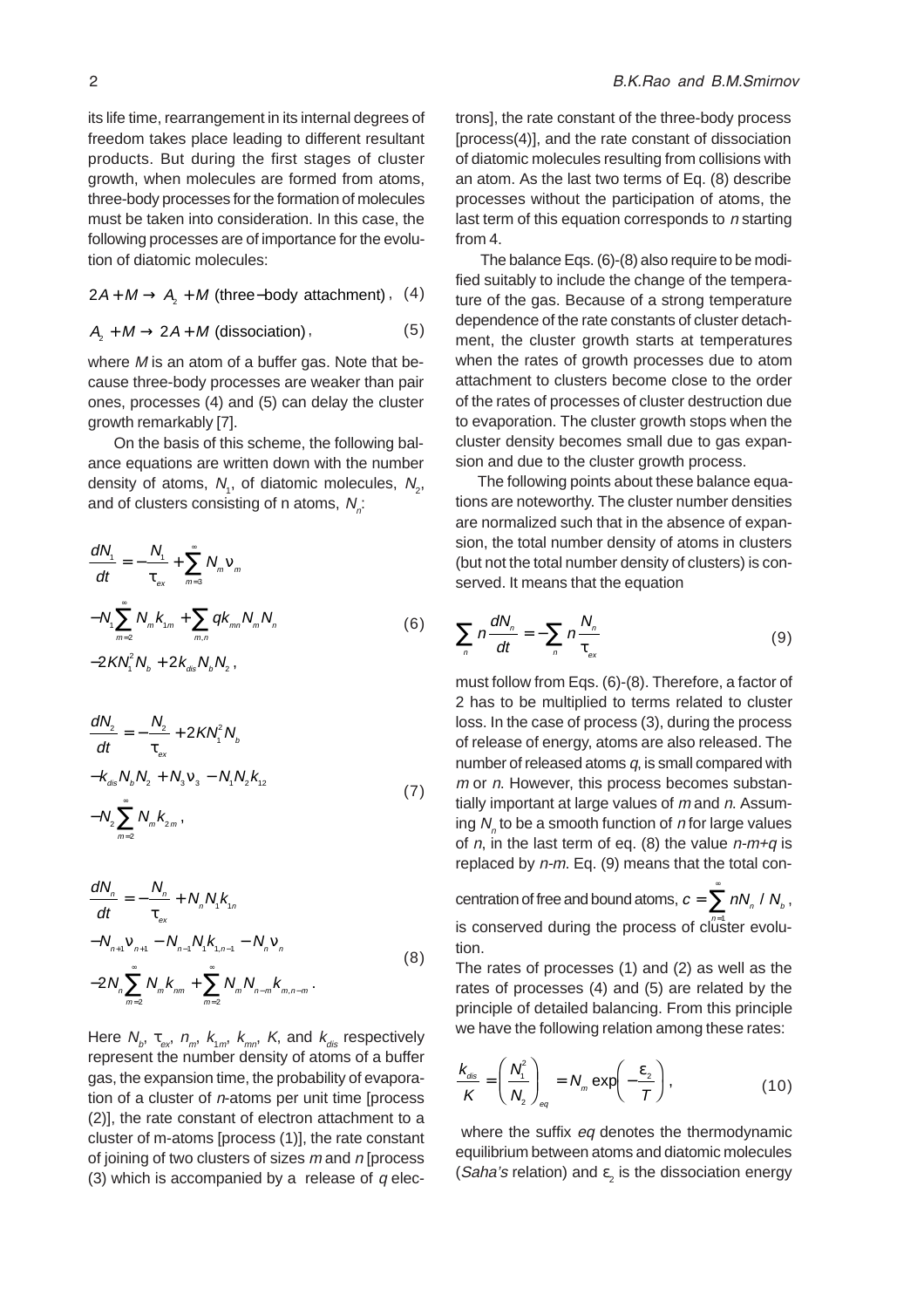of the diatomic molecule. Using the parameters [20,21] for Cu<sub>2</sub> molecules in Eq. (10), we have  $N_m$ = 2.3.10<sup>23</sup> cm<sup>-3</sup>,  $\varepsilon_2$  = 2.08 eV. Thus, it is enough to obtain the rate constant  $K$  for the description of the processes of formation and dissociation of diatomic molecules. Based on previous analysis [22], one can accept its value to be  $10^{-33}$  cm $6/$ s within an accuracy factor of 2. Therefore, we have used two values of this rate constant (1.10<sup>-33</sup> cm<sup>6</sup>/s and 2.10<sup>-33</sup> cm6 /s) in the present calculations.

The relation between the rates of attachment and those of evaporation has the following form according to the principles of detailed balancing:

$$
\frac{V_{n+1}}{K_{1n}} = \left(\frac{N_1 N_n}{N_{n+1}}\right)_{eq}.
$$
\n(11)

We have used this relation for the thermodynamic equilibrium between clusters at large cluster sizes. In this case, Eq. (11) takes the form [22,23]:

$$
\frac{V_{n+1}}{K_{1n}} = N_{sat}(T) \exp\left[\frac{Q - \varepsilon_n}{T}\right],
$$
 (12)

where  $N_{\text{tot}}(T)$  is the atom number density corresponding to the pressure of saturated vapor at a given temperature and  $\varepsilon$ <sub>n</sub> is the atom binding energy in a cluster consisting of n atoms. The number density of atoms at the pressure of saturated vapor can be approximated by the following Eq. [24]:

$$
N_{sat}(T)=\frac{p_{0}}{T}\exp\biggl(-\frac{Q}{T}\biggr).
$$

For liquid copper, the parameters of this equation are given by  $Q=3.26$  eV and  $p_{0}=7.1.10^{5}$  atm. Note that if we use Eq. (12) instead of (10) (i.e. within the limits of its validity), we obtain  $N_m$ =1.4.10<sup>24</sup>  $cm<sup>3</sup>$  instead of 2.3 $\cdot$ 10<sup>23</sup> cm<sup>-3</sup>. This shows the accuracy of the equation for small clusters.

One can combine Eqs. (10) and (12) such that at  $n=2$  Eq. (12) can be written in the form:

$$
\frac{v_{n+1}}{k_{n}} = \frac{p_0}{T} \exp\left[-\frac{\varepsilon_n}{T} + \frac{a}{n}\right].
$$
 (13)

For copper,  $a=3.61$ . Due to the last term in the exponent of this equation it can be used for small clusters.

The main parameters of the above equations are related to the binding energies of cluster atoms. Introducing the cohesive energy of a large cluster of <sup>n</sup>-atoms the usual way [25],

$$
E(n) = \varepsilon_n - \Delta \varepsilon n^{2/3}.
$$
 (14)

Parameters of this equation can be determined from bulk values. ε is the sublimation energy for one atom and ∆ε=1.35 eV is related to the bulk surface tension. Using the data for liquid copper [24], we have  $\varepsilon$ =3.13 eV and  $\Delta \varepsilon$ =1.35 eV. The physics of the evaporation process demands that the parameter Q must be approximately equal to  $\varepsilon + T_m$ ,  $T_m$  being the melting point of copper. From this equation we have Q=3.25 eV that coincides with the above value within the limits of the accuracy of these equations and parameters.

The binding energy for the cluster atom is given by  $\varepsilon_{n}^{}$ =E(n) - E(n-1). Replacing n by its effective value  $n_{\text{eff}}=n-\delta$  we get

$$
\varepsilon_n = \varepsilon - \Delta \varepsilon \Big[ (\frac{n - \delta}{^{2/3}} - (n - \delta - 1)^{2/3} \Big],
$$
\n
$$
\varepsilon_1 = 0.
$$
\n(15)

This is similar to the expansion used in obtaining Eq. (14) with one more term included during the expansion. Choosing parameter  $\delta$  so that for  $n=2$ , Eq. (15) gives the measured dissociation energy of the diatomic molecule ( $\varepsilon_{\textrm{2}}$ =2.08 eV [20,21] for copper), we obtain  $\delta = 0.8$ . Eq. (15) is not valid for small values of  $n$ , and it is more correct to use realistic values.

Table 1 presents the binding energies of cluster atoms obtained using Eq. (14). From comparison of these data with those from different calculations, it is noticed that the accuracy of these results is not sufficient for us to use these for the analysis of the processes under consideration. Therefore, we have used the cluster binding energy based on Eq. (15) for later calculations.

For the rate constant of the attachment (process 1) and coagulation (process 3), we use the liquid drop model for clusters. According to this model, a collision of two clusters is like that of two liquid drops. The clusters combine to produce a complex in which the internal energy of the colliding clusters is redistributed among the various degrees of freedom of the complex, and this leads to further processes. This is an indirect use of the assumption of statistical mechanics that during the collision of two clusters, the first stage of the process leads to the formation of a complex with a sufficiently large life time. It is valid in this case because the collision energy of clusters (of the order of  $T$ , the thermal energy of particles) is small compared to the energy of a bond  $(-\varepsilon)$ .

This model may raise some questions. The first one is related to the magic numbers observed in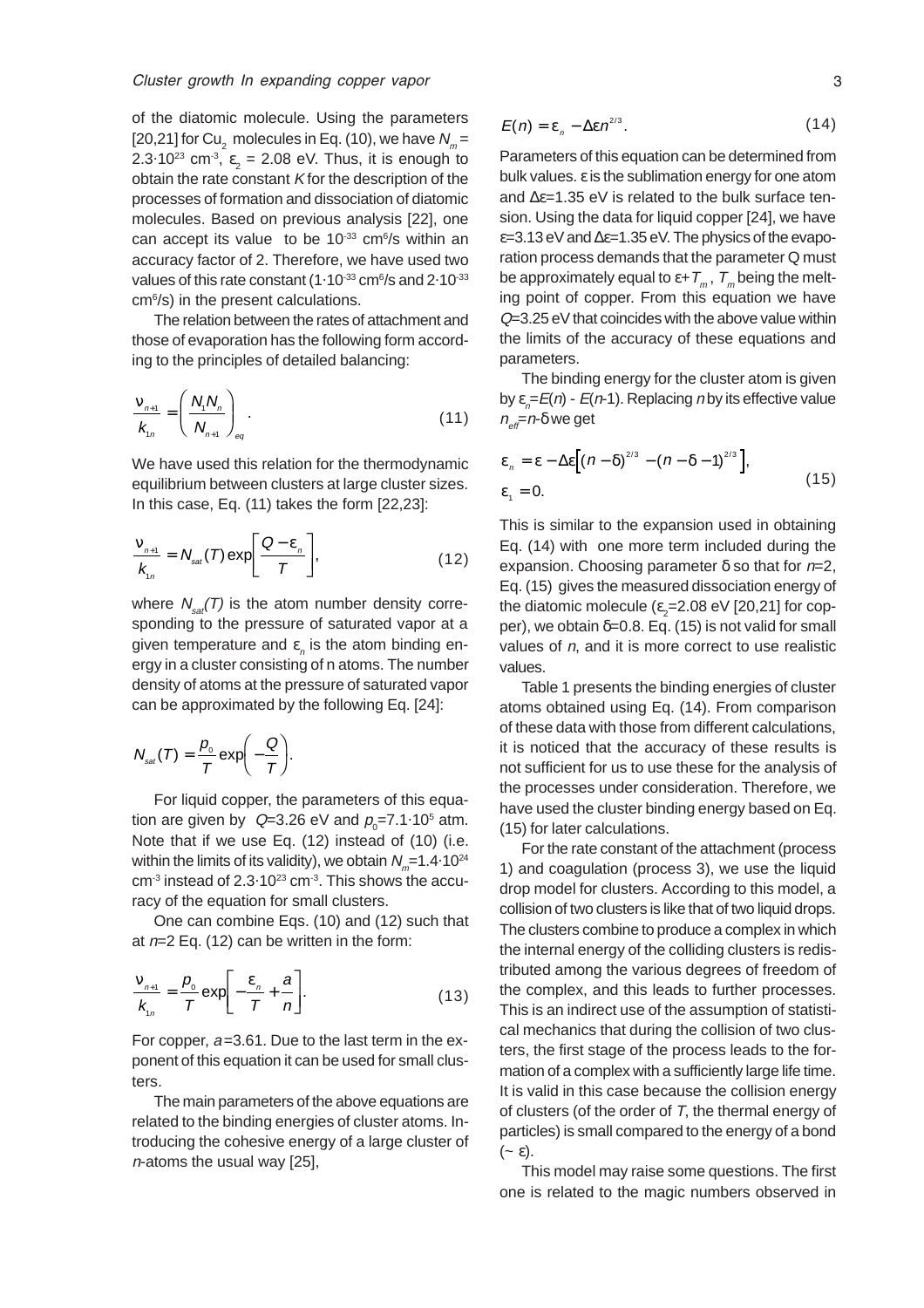|                              | (in eV). |                  |                     |          |  |  |  |
|------------------------------|----------|------------------|---------------------|----------|--|--|--|
| Cluster                      | Ref. 16  | Ref. 17          | Ref. 19             | Eq. (15) |  |  |  |
| Cu <sub>2</sub>              | 1.05     | 0.46             | 3.02                | 2.08     |  |  |  |
| Cu <sub>3</sub>              | 0.52     | 2.08             | 1.87                | 2.37     |  |  |  |
| Cu <sub>4</sub>              | 1.61     | 2.58             | 3.47                | 2.48     |  |  |  |
| Cu <sub>5</sub>              | 1.33     | 3.03             | $3.29*$             | 2.55     |  |  |  |
| Cu <sub>6</sub>              | 1.69     | 2.21             | $3.29$ <sup>*</sup> | 2.59     |  |  |  |
| Cu <sub>7</sub>              | 1.80     | 3.31             | $3.79*$             | 2.63     |  |  |  |
| Cu <sub>8</sub>              | 1.67     | 4.43             | $3.79*$             | 2.65     |  |  |  |
|                              | 2.24     | $2.92^{\degree}$ | $3.29^{\degree}$    | 2.67     |  |  |  |
| $cu_{9}$<br>Cu <sub>10</sub> | 1.99     | $2.92^{\degree}$ | $3.29*$             | 2.69     |  |  |  |

| Table 1.                                                                                                |
|---------------------------------------------------------------------------------------------------------|
| Atom binding energy (difference between the total binding energies of Cu, and Cu, 1) in copper clusters |
| $\ln \Delta \ln$                                                                                        |

\* The binding energy is averaged over the neighboring numbers of atoms.

the case of small clusters where cluster parameters are not monotonic functions of size. Next, the liquid drop model is based on a spherical average shape for the cluster which may not be valid always. The first objection can be met by using the real binding energies of clusters,  $\varepsilon_{\scriptscriptstyle n}$ . Unfortunately, experimental data are available only for small ranges of cluster sizes. We, therefore, have decided to use the values of  $\varepsilon_{_\rho}$  averaged over sizes. By this averaging, the deviation from spherical form of the clusters becomes unimportant for liquid clusters.

The last fact has been demonstrated clearly by a measurement of the mobility of positive aluminum cluster ions in helium [26,27]. In this case, for most of the cluster sizes, the hard sphere model has explained the results of measurement very well. But for some sizes ( $n = 27, 45, 46$ ) of clusters, the measured mobility exceeds the result of the hard sphere model. It has been proposed that nonspherical cluster structures should be considered for these sizes at small temperatures. However, increase of temperature causes a transition to spherical cluster structures and the activation energy for this transition is 0.5-0.7 eV. Thus the effect of nonspherical structures is not important if the result is averaged over cluster sizes or at high temperatures.

It is clear that each contact of two clusters leads to a formation of a complex because the collision energy is small compared to the energy of each bond between clusters, and several bonds can be formed as a result of a collision. But if an atom collides with the cluster surface it can also be reflected. Hence it is necessary to introduce in the theory the probability of an atom being attached to a cluster

after collision. Due to lack of such information, we assume this probability to be unity. In order to estimate the error of this assumption, let us consider this effect for attachment of tungsten atoms to the surface of liquid bulk tungsten. Then from data [24] for the rate of tungsten vaporization and the pressure of the saturated vapor, it follows that the attachment probability is equal to approximately 0.6 in the temperature range of 2500 - 3500K. From this value one notes that our assumption for copper is equivalent to an error of about 0.04 eV in the binding energy. Evidently, this error will not influence our results under study.

Within the framework of the model under consideration, we assume that the densities of atoms in clusters and bulk liquid are the same. Then the rate constant of the process (3) [or (1)] is given by [22,28]:

$$
k_{nm} = k_0 \left(\frac{T}{T_0}\right)^{1/2} f_{nm},
$$
  

$$
f_{nm} = (n^{1/3} + m^{1/3})^2 (m+n)^{1/2} m^{-1/2} n^{-1/2}.
$$
 (16)

Here

$$
k_0 = 1.93 T_0^{1/2} m^{1/6} \rho^{1/3}, \qquad (17)
$$

where  $m$  is the atomic mass and  $\rho$  is the density of the cluster material. We use the melting point as  $T_{0}$ . For copper  $k_{0} = 3.6 \cdot 10^{-11}$  cm<sup>3</sup>/s. To obtain Eq. (17), we have assumed the cross section of coagulation as  $\pi r^2$ , where r is the sum of the radii of the colliding clusters. The radius of a cluster of  $n$  atoms,  $r_{n}$ ,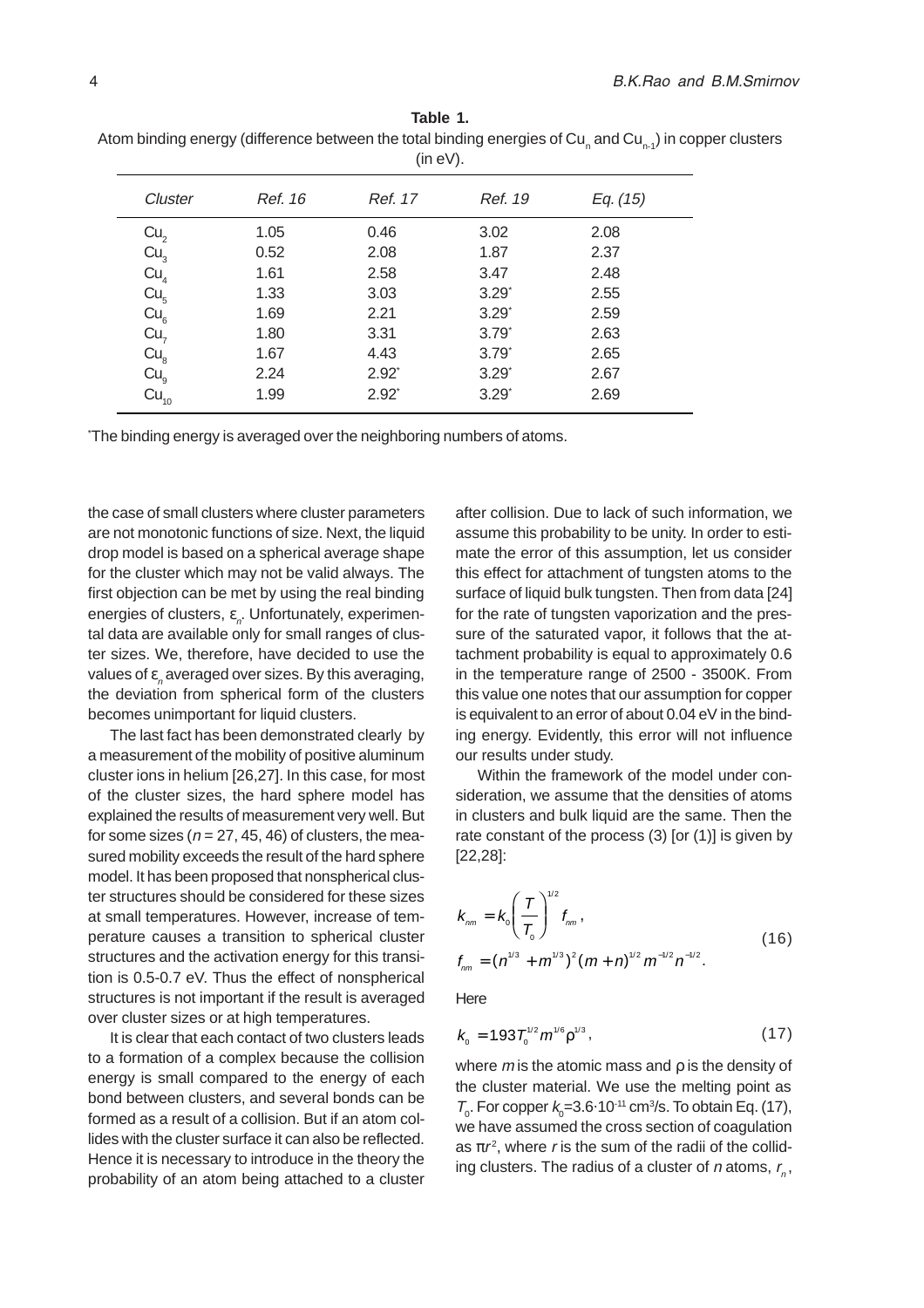is given by the following expression in a liquid drop model:

$$
n = \frac{4\pi r_n^3}{3m} \rho.
$$
 (18)

Joining of two clusters at a certain temperature leads to the formation of a complex cluster with a higher temperature because it has lower surface energy. This complex can, therefore, decay through evaporation of single atoms because the probability of evaporation of diatomic molecules and clusters is very small. Let us assume that the evaporation of atoms from a cluster proceeds until the temperature reaches the temperature of initial clusters. Then the number of released atoms in process (3) is an integer given by:

$$
q = \frac{\Delta \varepsilon \left[ m^{2/3} + n^{2/3} - (m+n)^{2/3} \right]}{\varepsilon_{m+n}}.
$$
 (19)

Note that the value  $q$  is relatively small. For example, for  $m=n$  in the case of copper,  $q=1$  for  $m=12$ ,  $q=2$ for  $m=34$ , and  $q=3$  for  $m=63$ . For this reason we neglect this process in the balance equation for clusters (Eq. (8)). But it is an important channel for generation of free atoms and is taken into account in the balance equation for atoms (Eq. (6)).

The rate constant of the three-body process requires a special analysis. According to the analysis [22] of measured rate constants of three-body processes at high temperatures, the rate constant depends on the temperature only weakly and is equal to 10<sup>-33</sup> cm<sup>6</sup>/s with an accuracy factor of 2. According to the Troe analysis [29] for a more wide range of temperatures, the average rate constant can be approximated by the relation  $K=10^{-33}$  cm<sup>6</sup>/s (T/1000K), and its accuracy is within a factor of 3. A rough estimation of the rate constant of the process

## 2Cu + He  $\rightarrow$  Cu $_{_2}$  + He

gives  $K \sim 4.10^{33}$  cm<sup>6</sup>/s at a temperature of 300K. Using the above information, we use two values for the three-body rate constants  $(1.10^{33} \text{ cm}^6/\text{s}$  and 2.10<sup>-33</sup> cm<sup>6</sup>/s) in our calculations.

Now let us consider the nature of the process of cluster growth during the expansion of a vapor. Initially, the atomic vapor expands in the form of a beam and the temperature is sufficiently high so that the equilibrium state of this vapor corresponds to the atoms only. As the vapor is cooled due to expansion, it condenses to cause the formation of clusters starting with diatomic molecules. The process of the cluster growth stops when the expansion and cluster formations deplete the atomic beam so that the concentration of atoms falls below a critical value. Then the cluster density also decreases due to further expansion, but the distribution of cluster sizes does not change. The vapor temperature decreases through transition of its thermal energy into mechanical. The value of this energy per atom is of the order of the atomic thermal energy  $(kT)$  if the initial and final gas pressures differ strongly. But as a result of cluster formation, the energy released is of the order of cluster binding energy (ε) for each atom. As  $\varepsilon$  >>  $kT$ , the nucleation of the vapor is impossible in the absence of a buffer gas. It is the buffer gas which expands with the vapor and takes away the excess energy making the cluster formation possible.

## **3. HEAT REGIMES OF NUCLEATION**

Let us consider the heat regime of the nucleation process during the expansion of a vapor in detail. We obtain the relation between the number density of a buffer gas  $\mathcal{N}_{{}_{b}}$  and the gas temperature as done before [30] for the formation of diatomic molecules. Let us use gas of volume V which contains  $n_{b}$  atoms of a buffer gas and  $n_{_{\rm v}}$  atoms of vapor so that the concentration of vapor atoms at the beginning  $c=n/n_{_b}$  is small (c<<1). The change of the total energy of this volume during expansion is given by

$$
dE = dQ + pdV, \t(20)
$$

where Q is the thermal energy of particles in this volume,  $p$  is the gas pressure. Neglecting the thermal energy of vapor atoms we have for monatomic buffer gas:

$$
dQ=\frac{3}{2}n_{b}dT-\sum_{k=1}^{\infty}E_{k}dn_{k},
$$

where  $n_{\scriptscriptstyle k}$  is the number of clusters containing  $k$  atoms and  $E_{_k}$  is the total binding energy of the cluster given by Eqs. (14) and (15). Introducing the number density of buffer gas atoms  $\mathcal{N}_b{=}n_b\mathcal{N}$  and using the condition  $dn_{\!b}$ =0, for the second term of Eq. (20) we have  $\rho dV$ =- $n_{_b}$ TdN $_{b}^{\prime}$ /N $_{b}^{\prime}$  (from the equation of state of the gas:  $\rho$ =N, $_{b}$ T). Because of the adiabatic character of the expansion process  $dE=0$ . From the above condition and Eq. (20) we have:

$$
\frac{3}{2}n_{b}dT - \frac{n_{b}T dN_{b}}{N_{b}} - \sum_{k=1}^{\infty} E_{k} dn_{k} = 0.
$$
 (21)

This equation gives the relation between the temperature and the number density of a buffer gas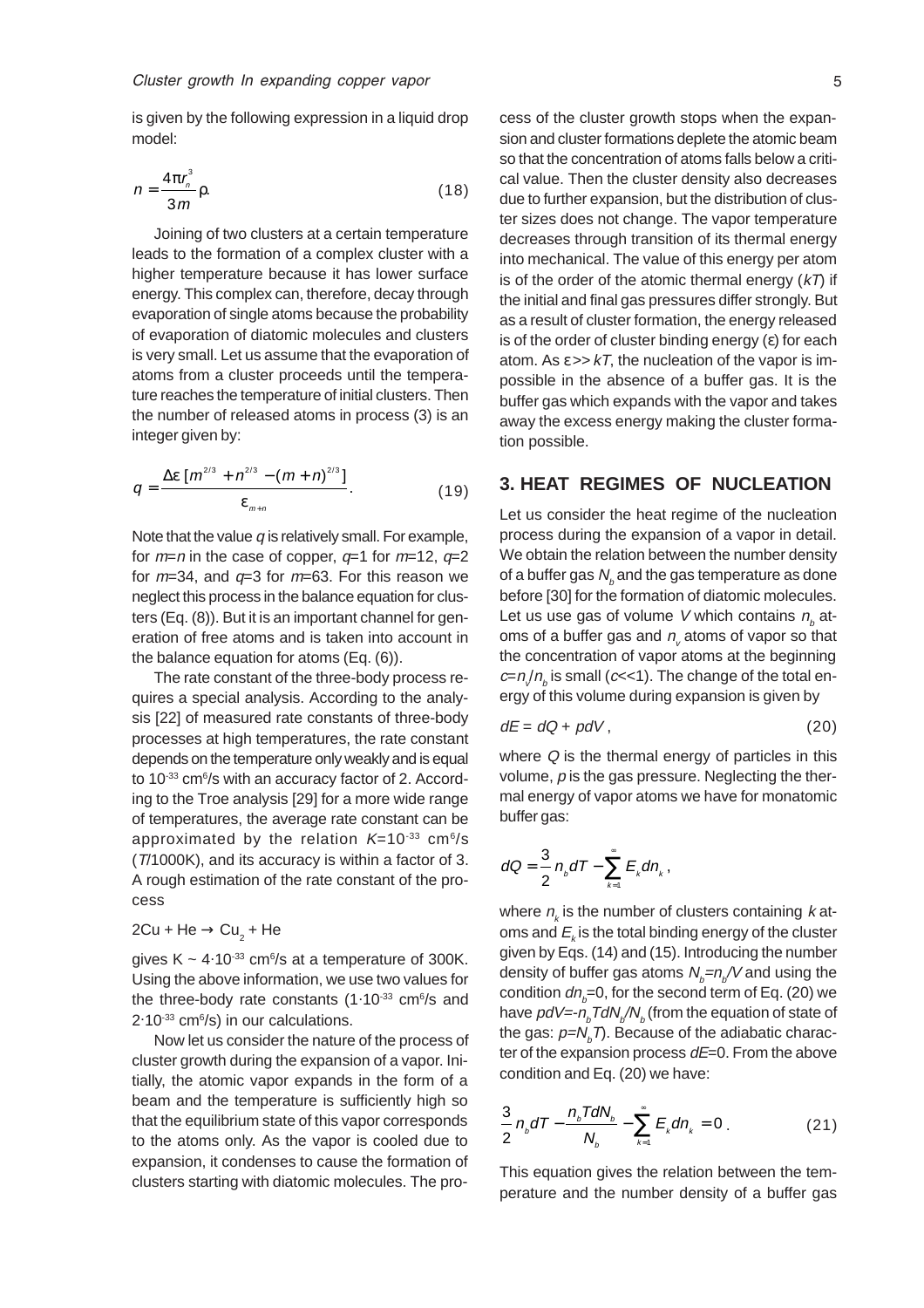during expansion. If one can neglect the influence of the nucleation process on the thermal expansion, one gets the well-known law of the adiabatic expansion of an atomic gas [31]:

$$
N_b \sim T^{3/2}.\tag{22}
$$

Let us consider the case of an expanding gas in a beam of a radius R. The radius is related to the temperature of the gas. As the total number of atoms is conserved, the atom flux  $\mathcal{J}\!\!=\pi\mathcal{R}^{\scriptscriptstyle{2}}\mathcal{N}_{\scriptscriptstyle{p}}\omega,$  where  $u$  is the drift velocity of atoms in the beam. Assuming u to be independent of temperature, we obtain:

$$
\frac{N_b}{N_0} = \frac{R_o}{R^2}.\tag{23}
$$

Substitution of this in Eq. (21) leads to:

$$
\frac{3}{2}n_{b}dT + 2n_{b}\frac{TdR}{R} - \sum_{k=1}^{\infty}E_{k}dn_{k} = 0.
$$
 (24)

Let the initial values of R and T be  $R_{_0}$  and  $T_{_0}$ respectively. Assuming that in the beginning there were only free atoms and at the present moment all the atoms are in clusters, the solution of Eq. (24) is given by:

$$
T = T_0 \left(\frac{R_0}{R}\right)^{4/3} \exp\left(\frac{2\epsilon c}{3T^*}\right),\tag{25}
$$

where  $\mathcal{T}^*$  is the temperature of condensation and  $\varepsilon$  is the mean binding energy of cluster atoms per atom. In solving Eq. (24), we have assumed that the entire condensation process proceeds at this temperature and the binding energy of molecules and clusters per atom, ε, does not depend on the cluster size.

From Eq. (25) it follows that the nucleation process does not influence the thermal regime of expansion of the buffer gas if the following criterion is satisfied:

$$
C \ll \frac{T}{\varepsilon}.\tag{26}
$$

Under laboratory conditions, it means that the concentration of the vapor must not exceed more than only a few per cent of the concentration of the buffer gas. Otherwise, the expansion of the gas will get completed at a relatively high temperature and only a partial condensation of the vapor will occur.

In summary, the condensation process does not influence the evolution of the number densities of atoms, but changes the ultimate temperature of the gas because of the heat released in this process. The balance equation for the number density of atoms of a buffer gas (as well as for that of total number of vapor atoms) has the form:

$$
\frac{dN_b}{dt} = -\frac{N_b}{\tau_{ex}},
$$
\n
$$
\frac{dT}{dt} = -\frac{2T}{3\tau_{ex}} + \sum_{n=2}^{\infty} \frac{E_n}{N_b} \frac{dN_n}{dt},
$$
\n(27)

where  $E_{_{\rho}}$  is given by Eq. (14). If the criterion (26) is satisfied, the nucleation process does not influence the temperature of a buffer gas. Let us consider its influence on the cluster temperature. Consider a large cluster and the regime of the expansion process when the evaporation process is weak compared to that of atom attachment. Then each attachment act leads to an increase of the cluster internal energy by the value  $\varepsilon_{\scriptscriptstyle n}^{\,}$ , the binding energy of an attached atom. Collisions with atoms of a buffer gas equalize this process. Let us assume that the mean atomic energy after a collision is  $3T_{n}/2$ , where  $T_{n}$  is the cluster temperature. Then from the equality of the above fluxes we have:

$$
\frac{3}{2}(\mathit{T}_{n}-\mathit{T})N_{b}m^{1/2}=\varepsilon_{n}N_{i}m_{b}^{1/2}, \qquad (28)
$$

where  $m$  and  $m_{_b}$  are the masses of atoms of vapor and of a buffer gas respectively. This equation corresponds to the condition  $N_{b} >> N_{1}$ . If the criterion (26) is satisfied, the difference between the cluster and gas temperatures is small compared to the gas temperature. But because of a strong temperature dependence for the evaporation constant, this effect must be taken into account.

# **4. EXPANSION OF VAPORS FROM A NOZZLE**

The expansion time  $\tau_{ex}$  in balance Eqs. (6), (7), (8), and (27) depends on time and the nature of expansion of a gas. If the condensation process takes place in a narrow range of temperature,  $\tau_{\text{max}}$  can be taken as a constant. In order to understand the validity of this approximation, we consider below the behavior of this parameter while a vapor expands from a nozzle.

Note that the character of vapor expansion in a vacuum depends on the nozzle profile [32,33]. We will be guided below by the hyperbolic form of a nozzle which is used more often than the other ones. Besides, all the expressions below relate to monatomic gases only. The flux of a plume expanding from a nozzle with a velocity  $u$  is given by the expression:

$$
u = \frac{v_{0}}{1 + 3/M^{2}},
$$
 (29)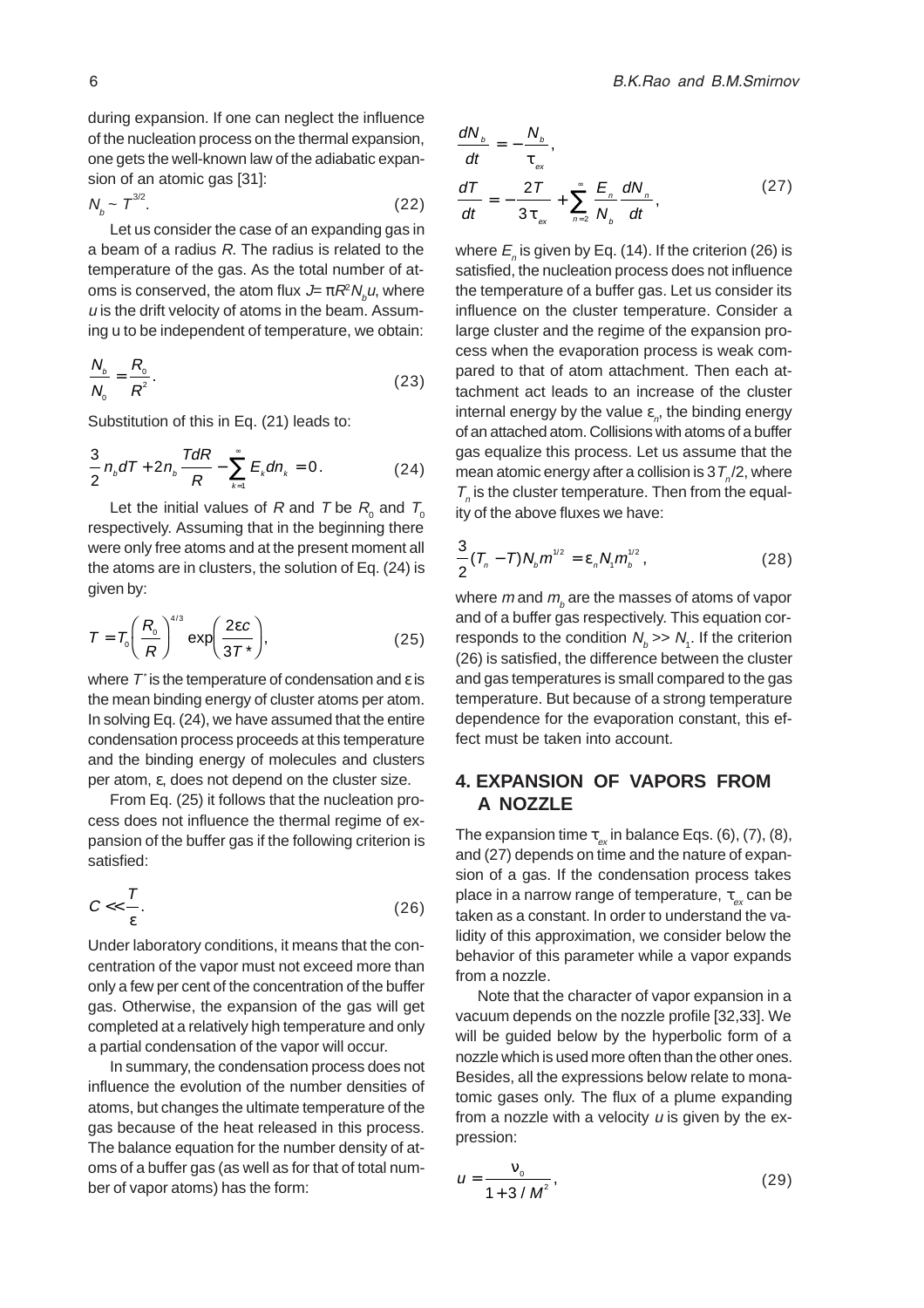where  $v_0 = \sqrt{5T/m}$ , m is the atomic mass and M is the Mach number. The Mach number increases with distance from a nozzle and is large  $(M \gg 1)$  at large distances from the nozzle. According to Wiel [5], the dependence of the Mach number on a distance  $x$  from a nozzle is given by:

$$
M = 1 + 2.82\delta \tan \alpha, \tag{30}
$$

where  $\delta = x/d$ , d is the nozzle diameter and  $2\alpha$  is the total opening angle of the nozzle. This equation is valid up to  $\delta$ =15. At larger distances one can use Hagena's [34] asymptotic expression:

$$
M = 2.72 \delta^{2/3} \,. \tag{31}
$$

The dependence of parameters of an expanding vapor on a distance from the nozzle can be expressed through the Mach number. In particular, in the absence of condensation, the vapor temperature is [35]:

$$
T = \frac{T_0}{1 + M^2 / 3}.
$$
 (32)

Using it in Eq. (27) for the gas temperature, one can obtain the expression for  $\tau_{ex}$  in a wide range of distances from a nozzle. Usually Eq. (31) is violated for very large values of δ. When δ gets close to infinity, the Mach number and the gas temperature approach finite values [36]. This may be an important point for the condensation process.

A convenient scaling law for vapor parameters during a free jet expansion was suggested by Hagena [37]. The basis of this procedure is such that on the basis of three gas parameters one can construct reduced parameters of a gas and by these reduced parameters one can describe the time evolution of the gas. Hagena used the bulk binding energy per atom ε, the bulk density ρ, and the atomic mass m as the gas parameters. Taking it into account and based on experimental data, Hagena [37] chose combinations of parameters through which one can express characteristics of condensation for different gases and vapors. One such parameter is

$$
\psi^{\cdot} = \frac{\Psi}{\Psi_{\text{ch}}}
$$
 with  $\psi = N_0 dT_0^{-1.25}$ . (33)

Here  $\mathcal{N}_{_{\!0}}$  is the initial number density of atoms,  $\mathcal{T}_{_{\!0}}$  is the initial temperature, and  $d$  is the nozzle diameter. The parameter  $\psi_{ch}$  is constructed from the above parameters of the gas and  $\psi_{ch} = 1.7 \cdot 10^{11}$  cm<sup>-2</sup> K<sup>-1.25</sup> for argon, while  $\psi_{ch} = 3.3.10^9 \text{ cm}^2 \cdot \text{K}^{-1.25}$  for copper. The parameter  $\psi$  determines the final gas temperature from a nozzle [37] as

$$
T_{\rm m} = 0.6 T_{\rm ch} (\psi^*)^{-0.8}, \tag{34}
$$

where  $T_{ch}$  characterizes the binding energy of large clusters. This value is equal to 930K for argon and 4.06. 104 for copper. These relations are conveniently used for the analysis of the condensation process.

To demonstrate the usefulness of the above equations, let us analyze the condensation of copper under conditions of the experiment [38]. In this experiment, condensation of copper was studied up to the formation of dimers. The initial vapor temperature, vapor pressure, and the nozzle diameter were given by  $\mathcal{T}_{_0}\!\!=\!\!2500$ K,  $\rho_{_0}\!\!=\!\!100$  Torr, and  $d\!\!=\!\!0.625$ mm respectively. According to Eq. (34), these parameters correspond to the final temperature of copper vapor  $T = 330K$ . One can then consider the temperature when the condensation starts coincides with the vibrational ( $T_{vib}$ ) or rotational ( $T_{vib}$ ) temperatures of dimers when their concentration is small. According to the above experiment for copper these parameters are [38]  $T_{\text{w}z}$ =950±100K and  $T_{\text{rot}}$ =800± 50K. From Eq. (25) it follows that due to the condensation process the final temperature increases up to  $T_{\text{min}}$  which is given by the expression:

$$
T_{\min} = T_{\infty} \exp\left(\frac{2\epsilon C}{3T^*}\right).
$$
 (35)

From this it follows that for the maximum concentration of dimers in the end of the process  $T^* = T_{min}$ ,

$$
C < \frac{3T^*}{2\epsilon} \ln \frac{T^*}{T_{\text{ex}}}.
$$
 (36)

In this case ε corresponds to the dissociation of the diatomic molecule. For the case of maximum concentration of diatomic molecules, the above data and equations give  $c = 5-7$  %.

#### **5. NATURE OF CLUSTER GROWTH**

Let us consider the kinetics of the nucleation process. This process is guided by the typical times given by Eqs. (6)-(8), the expansion time  $\tau_{\infty}$ , a typical time of attachment  $\tau_{_{at}}$  ~  $(k_{_0}\mathcal{N}_{_1})^{\text{-}1}$ , the evaporation time  $\tau_{n}$ =1/ $v_{n}$ , and a typical time of the three-body process  $\tau_{3}$  ~  $(\mathsf{KN}_{\scriptscriptstyle{1}}\mathsf{N}_{\scriptscriptstyle{b}})^{\scriptscriptstyle{-1}}.$  In the case of jet expansion, the expansion time  $\tau_{ex}$  ~  $\textit{r/v}_{T}$  where  $\textit{r}$  is the nozzle radius and  $v_\tau$  is the thermal velocity of atoms. Usually this time is of the order of  $10^{-7}$ -10 $^6$  s. The evaporation time depends strongly on the cluster temperature. Table 2 gives some values of the evaporation times for copper clusters which are calculated on the basis of the equations for large clusters [22,28]. It can be noticed that this value has a strong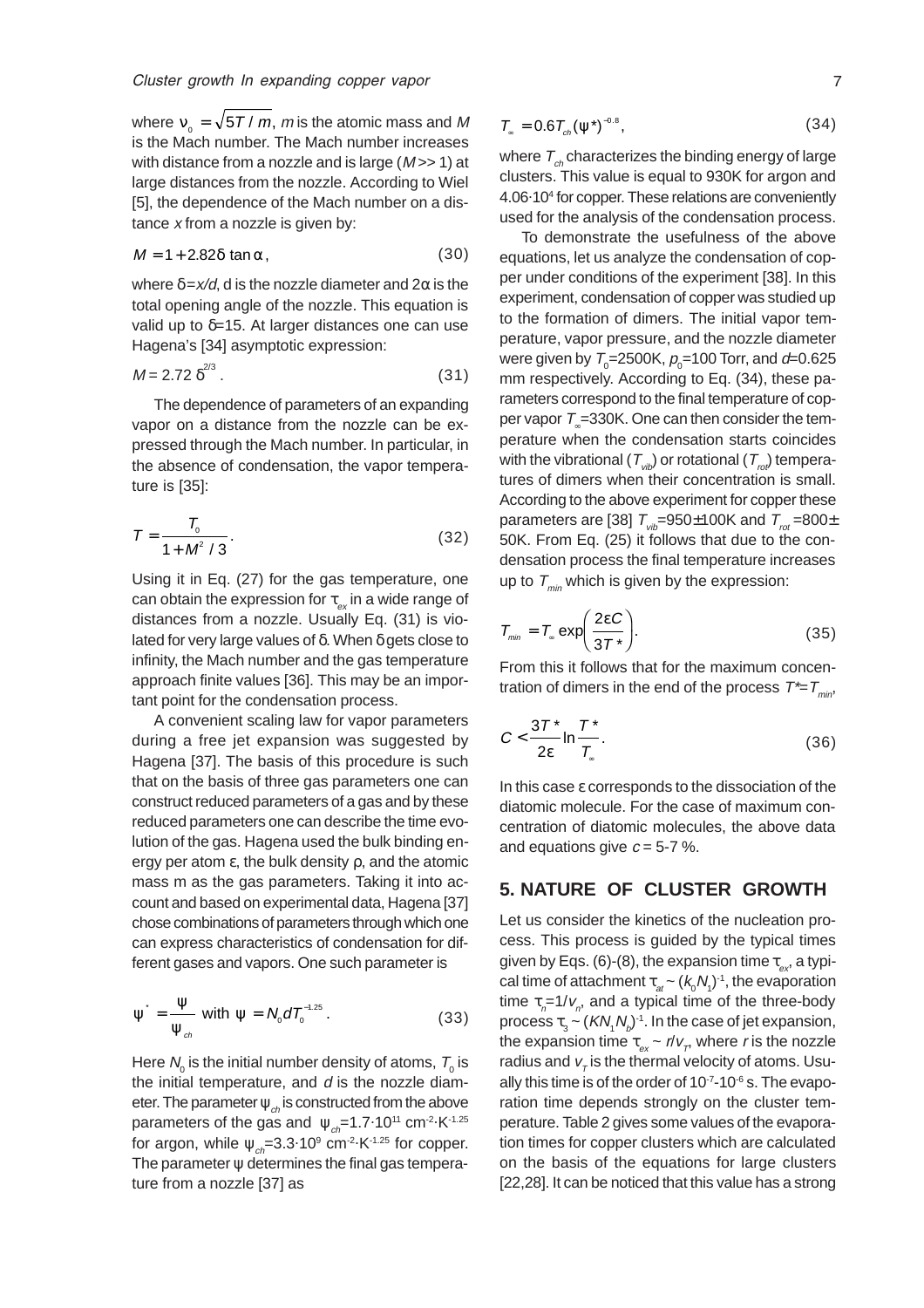**Table 2.** The life time of copper clusters (in seconds) with respect to evaporation of an atom.

| T(K)                          | 1000 | 1200                | 1400                | 1600                |
|-------------------------------|------|---------------------|---------------------|---------------------|
| $n = 25$ 1.0.10 <sup>-2</sup> |      | $4.4 \cdot 10^{-5}$ | $8.9 \cdot 10^{-7}$ | $4.8 \cdot 10^{-8}$ |
| $n = 50$ 1.4.10 <sup>-2</sup> |      | $5.1 \cdot 10^{-5}$ | $9.5 \cdot 10^{-7}$ | $4.8 \cdot 10^{-8}$ |
| $n = 100$ 1.5 $10^{-2}$       |      | $5.3 \cdot 10^{-5}$ | $9.1 \cdot 10^{-7}$ | $4.4 \cdot 10^{-8}$ |

dependence on the temperature and a weak dependence on the cluster size. The process of cluster growth starts at temperatures when  $\tau_{at} < \tau_{0}$ .

The nature of evolution of the system depends on the relation among the above times. Clusters are formed only when  $\tau_{ex} \ll \tau_{ar}$ . Considering limited cases of evolution of the system, two reduced parameters may be defined:

$$
\alpha = \frac{\tau_{\text{ex}}}{\tau_{\text{s}}} = N_{\text{t}} N_{\text{b}} K \tau_{\text{ex}},
$$
  

$$
\beta = \frac{\tau_{\text{ex}}}{\tau_{\text{at}}} = N_{\text{t}} k_{\text{th}} K \tau_{\text{ex}}.
$$
 (37)

Here n is a typical cluster size. In accordance with the character of the process, the number densities are taken at a temperature where times of attachment and evaporation are of the same order of magnitude.

Usually  $\alpha \ll \beta$ . When  $\beta \ll 1$ , the process of cluster formation is weak. Then the number density of molecules and clusters in the end of the process is small. In the case  $\beta > \alpha >> 1$ , all the atoms are transformed at first to diatomic molecules as a result of the three-body process (4). After that the diatomic molecules and small clusters are transformed into large clusters as a result of the coagulation process (3). If only the coagulation process is taken into account, the set of Eq. (8) can be changed into one integral equation, and its solution yields [22,23] the mean cluster size  $\overline{n}$ :

$$
\overline{n} = 10\left(N_{0}k_{0}\tau_{ex}\right)^{1.2},\qquad(38)
$$

where  $\mathcal{N}_{_{\rm O}}$  is the number density of vapor atoms when the coagulation process starts. The rate constant  $k_{\!\scriptscriptstyle (\!\chi\!)}$  is given by Eq. (17).

In the case  $\alpha \ll 1$ , only a small fraction of atoms is transformed into diatomic molecules as a result of the three-body process (4). After this, diatomic molecules and small clusters can both be

grown as a result of attachment of atoms (process (2)) and coagulation (process (3)). The mean cluster size is estimated from  $\overline{n}$  ~ β and has the same order of magnitude as that in Eq. (38). When  $\alpha\beta$  >> 1, all the atoms in the end of the process are located in clusters. Besides, in this case, the coagulation process is of importance in the last stage of the cluster evolution. In the opposite limited case of  $\alpha\beta \ll 1$ , in the end of the process there are  $\sim \alpha\beta N$ . clusters and  $\sim N_{_1}$  atoms. Clusters are formed from diatomic molecules as a result of atom attachment, and the coagulation process does not proceed in this case. Thus the main part of atoms remain to be free and  $\sim \alpha \beta$  part of atoms are in the form of large clusters.

In order to make these general considerations more exact, a numerical solution of the set of eqs.  $(6)-(8)$  was obtained up to  $n=100$ . It allows one to obtain numerical parameters for the criterion  $\alpha$  of Eq. (37) at a temperature  $T_2$  such that  $k_{dis}(T_2)$  =  $\mathsf{KN}_\mathrm{\scriptscriptstyle{2}}(\mathcal{T}_\mathrm{\scriptscriptstyle{2}})$ , i.e. according to Eq. (10), this temperature satisfies the relation  $N_1(T_2) = N_m \exp(-\delta_2/T_2)$ . For the formation of copper clusters, this temperature ranges from 1500K to 1700K. The temperature  $T_{cl}$ for the criterion β in Eq. (37) is chosen such that at this temperature the rates of atom attachment and atom evaporation are equal, i.e. according to Eq. (13),  $N_{\scriptscriptstyle{1}}(T_{\scriptscriptstyle{cl}})$ =( $\rho_{\scriptscriptstyle{0}}/T_{\scriptscriptstyle{cl}}$ )exp(-ɛ/ $T_{\scriptscriptstyle{cl}}$ ). For the case of copper under consideration,  $\mathcal{T}_{cl}$ lies between 2200-2400K. Thus  $\alpha = N_b(T_2)N_1(T_2)K\tau_{ex}$  and  $\beta = N_1(T_{c_l})k_{_0}\tau_{ex}n^{1/6},$ where n is the average cluster size.

Let us examine the results of calculations through the above parameters. The fraction of atoms which transform into clusters at the end of the process is given by

$$
\frac{N_{cl}}{N_1} = \frac{C_1 \alpha \beta}{1 + C_1 \alpha \beta} \tag{39}
$$

where the numerical parameter is equal to  $c=11\pm1$ . The average size of clusters is determined by the equation  $\overline{n}$  =  $C_{2}$ β, from which

$$
\overline{n} = \frac{\sum_{n=2}^{\infty} n^2 C_n}{\sum_{n=2}^{\infty} n C_n},
$$
\n(40)

where  $C_{\rm 2}$ =4, if the main process of the cluster growth is due to the attachment of atoms to clusters, and  $C_2$ =5, if the cluster growth is mainly due to the coagulation of clusters. The analytical method [22] gives  $\mathcal{C}_{_{\!2}\!\!}$ =4.3 in the last case.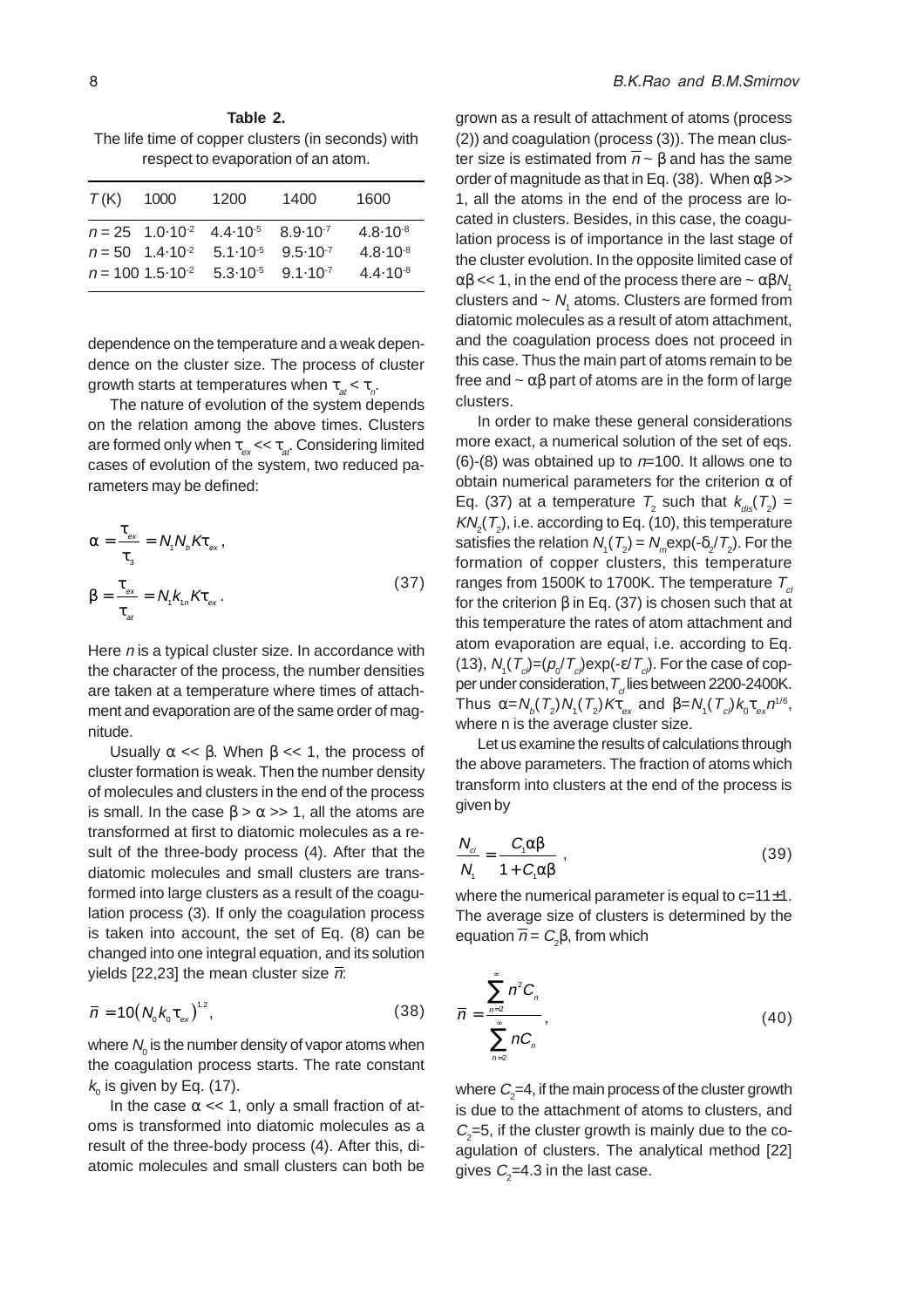Note a strong dependence of the degree of clusterization on the vapor pressure. To show this, we give some results. Take the vapor concentration in a buffer gas to be 1%, and consider a free jet expansion of copper vapor with a buffer gas through a nozzle of diameter 1 mm (which corresponds to an expansion time  $\tau_{ex} = 8.10^{-7}$  s, and the typical temperatures in this case are  $T_{2}$ =1700K,  $T_{c}$ =2200K). Taking the rate constant of the three-body process  $K$ =10 $33$  cm $6/$ s, we find that one half of the atoms is transformed into clusters if the copper vapor pressure at the beginning of clusterization is equal to 30 Torr . If this pressure is 8 Torr, only 1% of the atoms are transformed into clusters at the end of the process. From this one can also conclude that laser vaporization is a more suitable process for generation of copper cluster beams than a free jet expansion.

In conclusion, this analysis shows that the first stage of the process with the three-body formation of molecules is of importance. Also the heat regime of the process can determine the cluster evolution at high vapor concentration or in the absence of a buffer gas. Therefore, weak formation of molecules may delay the cluster growth process. Hence the presence of molecular particles in the vapor flux at the beginning may accelerate the cluster growth process remarkably. One more conclusion from this fact is related to the need of analyzing the first stage of the process carefully. For example, in the experiment on expansion of copper vapor [30] resulting from laser ablation of a copper target, at typical number densities of atoms  $N_{1}$  ~ 10<sup>15</sup> cm<sup>-3</sup> and typical diatomic number densities  $N_{2}$  ~ 10 $^{\text{11}}$  – 10 $^{\text{12}}$  cm<sup>-3</sup>,  ${\sf Cu}_\mathfrak z$  clusters were not observed while the limit of the number density for their detection is of the order of  $N<sub>3</sub>$  ~ 5·10<sup>9</sup> cm<sup>-3</sup>. One possible explanation of this fact is that under conditions of the experiment Cu<sub>2</sub> clusters are not formed in pair collisions. But according to the presented theory, these clusters are formed just as a result of pair collisions. Thus, this scheme may need to be revised after obtaining more accurate data on the binding energies and the rate constants for some cluster processes. At the present level of accuracy of the binding energies for small copper clusters, we cannot analyze this process for small clusters even within the framework of the liquid drop cluster model.

In spite of the problems of description of small clusters, this scheme allows one to describe this process for large clusters. It is universal and can be used for various metallic vapors by simply taking into account the corresponding data for the binding energies. Besides, it gives simple estimations for the mean cluster size under certain conditions of the process.

# **ACKNOWLEDGMENTS**

The work was partially supported by a grant from the U. S. Department of Energy (DE-FG02- 96ER45579) and by a grant-in-aid from Virginia Commonwealth University.

#### **REFERENCES**

- [1] O. F. Hagena // Z. Phys. D **20** (1991) 425; O. F. Hagena, G. Knop and G. Linker, In: Physics and Chemistry of Finite Systems: From Clusters to Crystals, ed. by P. Jena, S. N. Khanna and B. K. Rao (Kluwer Academic, Amsterdam, 1992) Vol. 2, p. 1115.
- [2] H. Haberland, M. Karrais, M. Mall and Y. Thurner // J. Vac. Sci. Technol. **A10** (1992) 3266.
- [3] R. E. Smalley // Laser Chem. **2** (1993) 167.
- [4] Ja. Frenkel, Kinetic Theory of Liquids (Claredon Press, Oxford, 1946).
- [5] R. Weiel // Z. Phys. D **27** (1993) 89.
- [6] B. M. Smirnov and A. Ju. Strizhev // Physica Scripta **49** (1994) 615.
- [7] B. M. Smirnov // Physica Scripta **50** (1994) 364.
- [8] S. Valkealahti and Manninen // Phys. Rev. B **50** (1994) 17564.
- [9] J. Khatoun, M. Mostafavi, J. Ambland and J. Belloni // Z. Phys. D **34** (1995) 47.
- [10] T. Takagi, Cluster Beam Deposition and Epitaxy (Parker Ridge, N. J., Noyes Publications, 1988).
- [11] M. B. Knickelbein // Chem. Phys. Lett. **192** (1992) 129.
- [12] D. C. Leopold, J. Ho and W. C. Lineberger // J. Chem. Phys. **86** (1987) 1715.
- [13] C. L. Pettiette, S. H. Yang, M. J. Craycraft, J. Conceicao, R. T. Laaksonen, O. Chesnovsky and R. E. Smalley // J. Chem. Phys. **88** (1988) 5377.
- [14] K. J. Taylor, C. L. Pettiette-Hall, O. Chesnovsky and R. E. Smalley // J. Chem. Phys. **96** (1992) 3319.
- [15] C. Y. Cha, G. Gantefor and W. Eberhardt // J. Chem. Phys. **99** (1993) 6308.
- [16] H. Akeby, I. Panas, L. G. M. Pettersson, P. Siegbahn and U. Wahlgren // J. Phys. Chem. **94** (1990) 5471.
- [17] U. Lammers and G. Borstel // Phys. Rev. B **49** (1994) 17360.